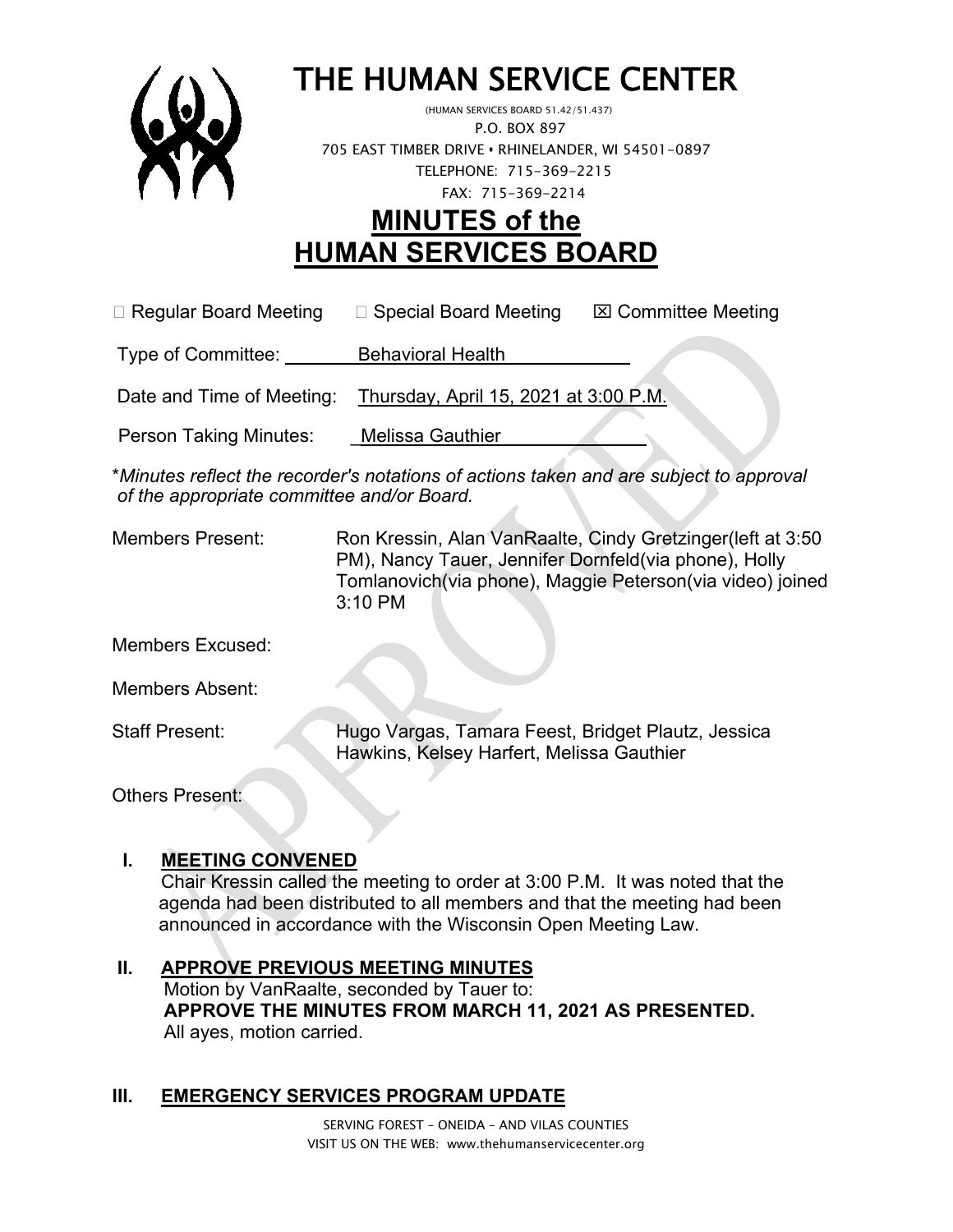Feest reported that she has been in communication with Oneida and Vilas County jails in- regards to taking people off suicide watch. Feest reported that there seems to be some confusion on level of responsibility for the jails and HSC due to being governed under different regulations. Feest reported that HSC's attorney is clarifying HSC's responsibility with the process and putting a memo together outlining this.

Feest reported there are currently 110 clients in ESP.

#### **A. PRESENTATION BY EMERGENCY SERVICES TEAM**

ESP Coordinator, Bridget Plautz and ESP Service Facilitators Jessica Hawkins and Kelsey Harfert presented the committee with a Power Point presentation discussing the ESP program including the screening process and some of the services provided to clients through this program.

#### **B. EMERGENCY SERVICES REPORT**

The Emergency Services Report was distributed to the committee. No discussion was held.

### **IV. VACANCY AND RECRUITMENT UPDATE**

Feest reported that there is still a Mental Health Technician position available. Resumes have been received and interviews will be scheduled. Feest reported that the 2 CCS Service Facilitator positions have been filled and the candidates will be starting in May.

#### **V. COMMUNITY ENGAGEMENT UPDATE**

Feest updated the committee on recent community engagement efforts. Feest reported that HSC continues to participate in the Social Services joint staffing meetings and in the coalition meetings.

Feest reported that Shimeck was interviewed by WJFW last Friday about the Office of Children's Mental Health and the Department of Justice working together to disseminate the Mental Health Crisis Card. The Mental Health Crisis Card is a wallet sized card that tells people who are with a youth experiencing a mental health crisis what to do immediately, in the first five minutes, to de-escalate the situation. Feest reported that Shimeck has been instrumental in disseminating the Mental Health Crisis Card through Northland Pines School and will continue to work on getting the cards into more local schools.

#### **VI. OUTPATIENT CLINIC UPDATE**

Shimeck reported that there are currently 229 clients being served in MH Outpatient and 178 in AODA/SUD. Feest reported that HSC is starting to work on redesign aspects of the outpatient clinic and ways to improve efficiency and streamline processes.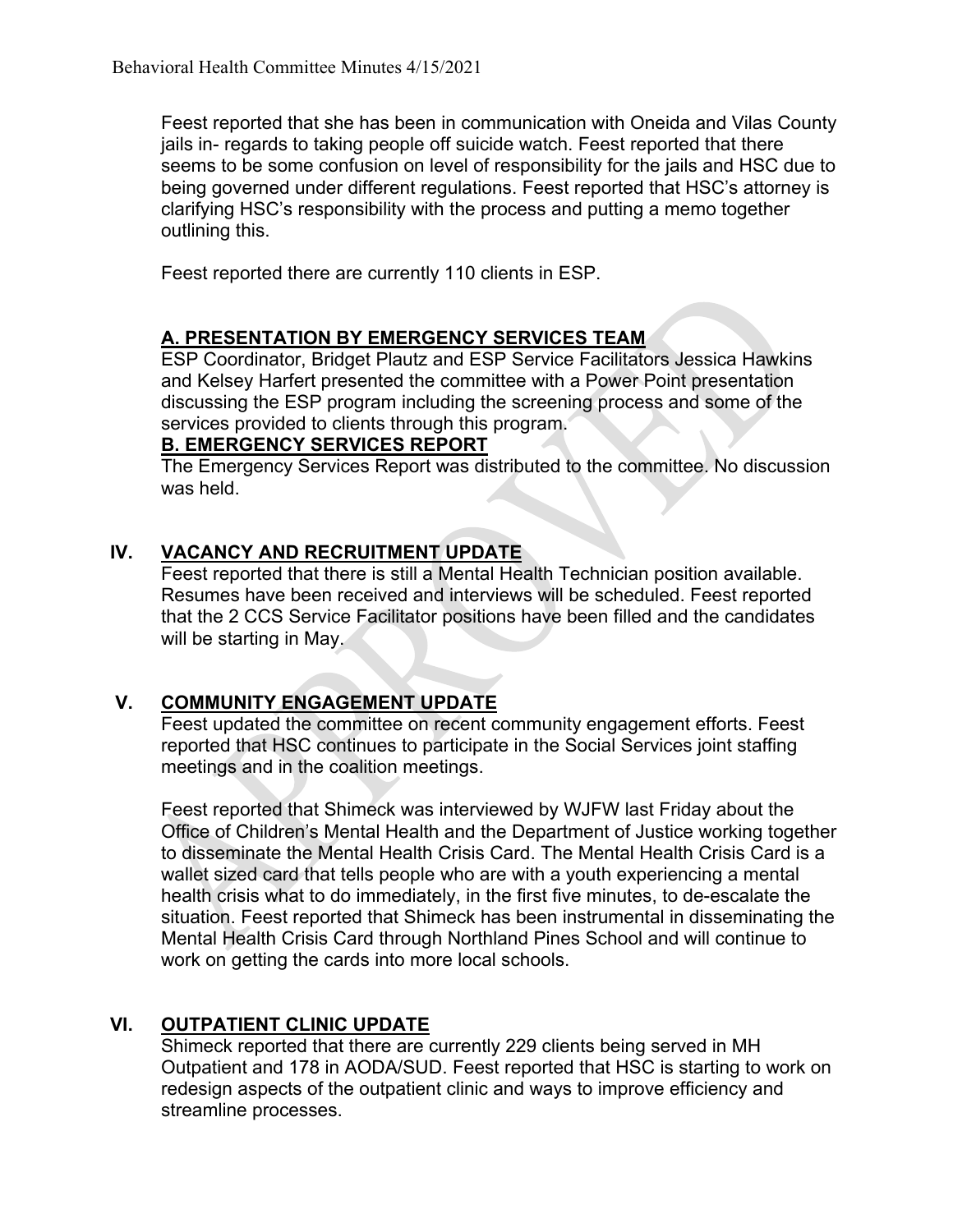There have been 4 referrals to the Forest County satellite office since January 2021 and 1 to the Vilas County satellite office since September 2020.

#### **VII. COMPREHENSIVE COMMUNITY SERVICES UPDATE**

Feest reported there are currently 60 clients enrolled in the program. HSC continues to receive more referrals for this program than we have staff at this time. Staff continues to contact the referrals to find out what services they are requesting and how their needs can be met. Feest reported that a provider had some concerns about going through a full audit and was considering not contracting with HSC due to the audit requirements. Haselton was able to work with the provider and they are now willing to contract with HSC, saving the placement for 10 clients.

#### **VIII. RESIDENTIAL SUBSTANCE USE DISORDER PROGRAM**

Feest reported this is a new Medicaid benefit that went in effect February 1, 2021 that only pays for treatment not room and board. Feest reported that Shimeck and Haselton have been in contact with providers to negotiate rates.

#### **IX. COMMUNITY RECOVERY SERVICES UPDATE**

Feest provided an update about the CRS program. Feest reported that HSC is waiting to hear from DHS regarding the audit of 2 clients that was submitted in February. There are currently 6 clients enrolled in this program.

#### **X. COMMUNITY SUPPORT PROGRAM UPDATE**

Feest provided a CSP update. Feest reported that 2 of the Mental Health Technicians have completed their trainings and are now going out in the community to work with clients and the most recent Mental Health Technician hired is working through her training.

Feest reported that 21 clients are currently enrolled. Feest reported that CSP is due for an audit on May 11<sup>th</sup>. Vargas is currently overseeing an internal audit to ensure CSP is ready for the DQA audit in May.

#### **XI. NEXT MEETING DATE**

Thursday, May  $13<sup>th</sup>$  at 3:00 PM

#### **XII. ADJOURNMENT**

Chair Kressin adjourned the Behavioral Health Committee meeting at 3:58 P.M.